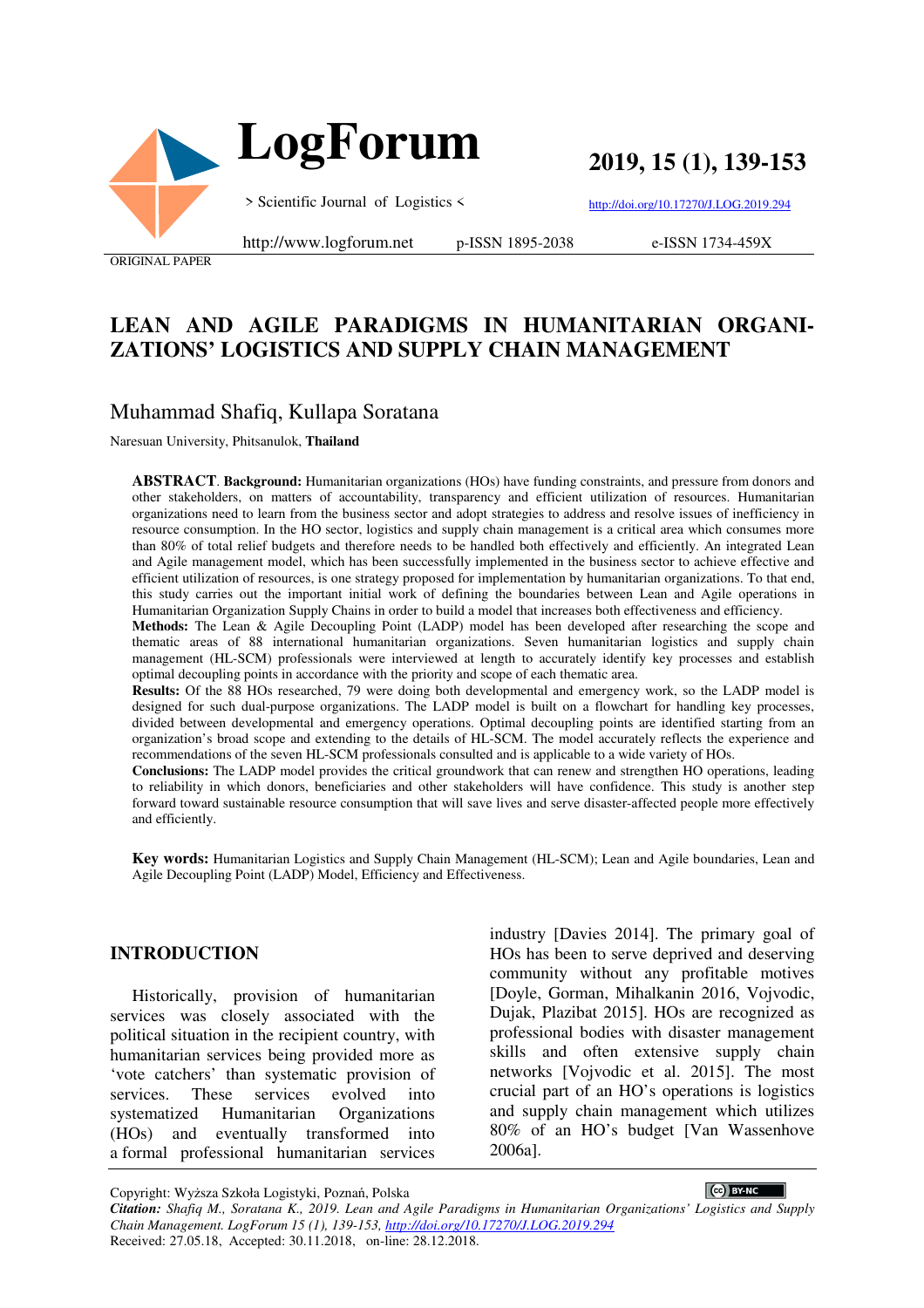Humanitarian Logistics and Supply Chain Management (HL-SCM) operations involve the processes of procurement of resources and goods, the curating and safe keeping of these goods, and the proper, efficient, effective and timely supply of these goods and services as and when required [Cozzolino 2012]. Supply chain management is a process of integration of departments, institutions, and stakeholders (government, donors, vendors and community) to meet the vulnerable and affected community's requirements, whereas, humanitarian logistics management includes the processes of planning, implementing, and controlling of the flow and storage of goods, materials, and information in an efficient and cost-effective manner from point of origin to point of consumption [Van Wassenhove 2006b].

The sudden onset of an emergency or disaster is the defining characteristic of the humanitarian logistics and supply chain problems faced by HOs but are not usually relevant to the long-term developmental operations of humanitarian organizations. With globalization, HOs have extended their services internationally and their operations scope have been expanded from disasters management relief services (food, shelter, health, etc.) to long-term developmental operations such as reconstruction and social development by the provision of education, infrastructure construction, and social and political awareness and capacity building programs. HOs long-term operations have very similar characteristics as are found in commercial and business organizations, with the significant exception of manufacturing operations that are not usually part of HOs operations. Like any organization, commercial, governmental or otherwise, humanitarian organizations are always under pressure to maximize their performance and to deliver the best results to justify and maintain their funding. Pressures come from various stakeholders, including donor agencies, government organizations', communities and business investors [Cairns 2005] who must be confident that their funds are spent efficiently and in a transparent and accountable manner [ChangeUp 2004, Eisinger 2002, Paton 2003, Wing 2004], and who must also be assured that the organizations which have tax exempt status

are utilizing their resources conscientiously [Commission 1996, Hoefer 2000]. HOs need to adopt optimal solutions and strategies for efficient resource utilization in line with business organizations, without compromising the HOs vital role [Blumenthal 2003, Cairns 2005, Murray 2015] , being to provide services to more target groups with the utilization of fewer resources such as the effective management of costs and time.

According to Drew et al., [2016] both Lean and Agile management have proven to be successful approaches for businesses with significant improvements in profits, cash flow, customer satisfaction, and market share as a result [Drew, McCallum, Roggenhofer 2016]. Evidence for this supposition can be seen in several cases of successful businesses which have adopted Lean and Agile management techniques, e.g. Hewlett‐Packard, Toyota, Zara fashion design and World Vision [Christopher, Towill 2001, Parris 2013]. There seems to be no reason to suggest that applying both Lean and Agile management techniques to HOs will be any less beneficial in the management of cost and time by reducing waste, increasing customer value and improving overall financial and production capacity of the HO, a position supported in [Cozzolino, Rossi, Conforti 2012, Oloruntoba, Kovács 2015] who suggest that, notwithstanding that Lean and Agile are different approaches, with clearly identified boundaries between the two paradigms, both can be applied to the same HL-SCM operations, in both disaster emergency relief operations and on-going developmental operations, projects and aid administration. The boundary between these is the point where the application of one paradigm, Lean or Agile, ends, and the other starts, which we have designated as the decoupling point, and have developed into the Lean and Agile Decoupling Point (LADP) Model. An important observation is that, while the existing studies present the Lean and Agile paradigms focusing on disaster management [Cozzolino et al. 2012, Oloruntoba, Gray 2006], the developmental operations of HOs remain largely ignored.

Given this discrepancy in the research, the purpose of this study was to develop an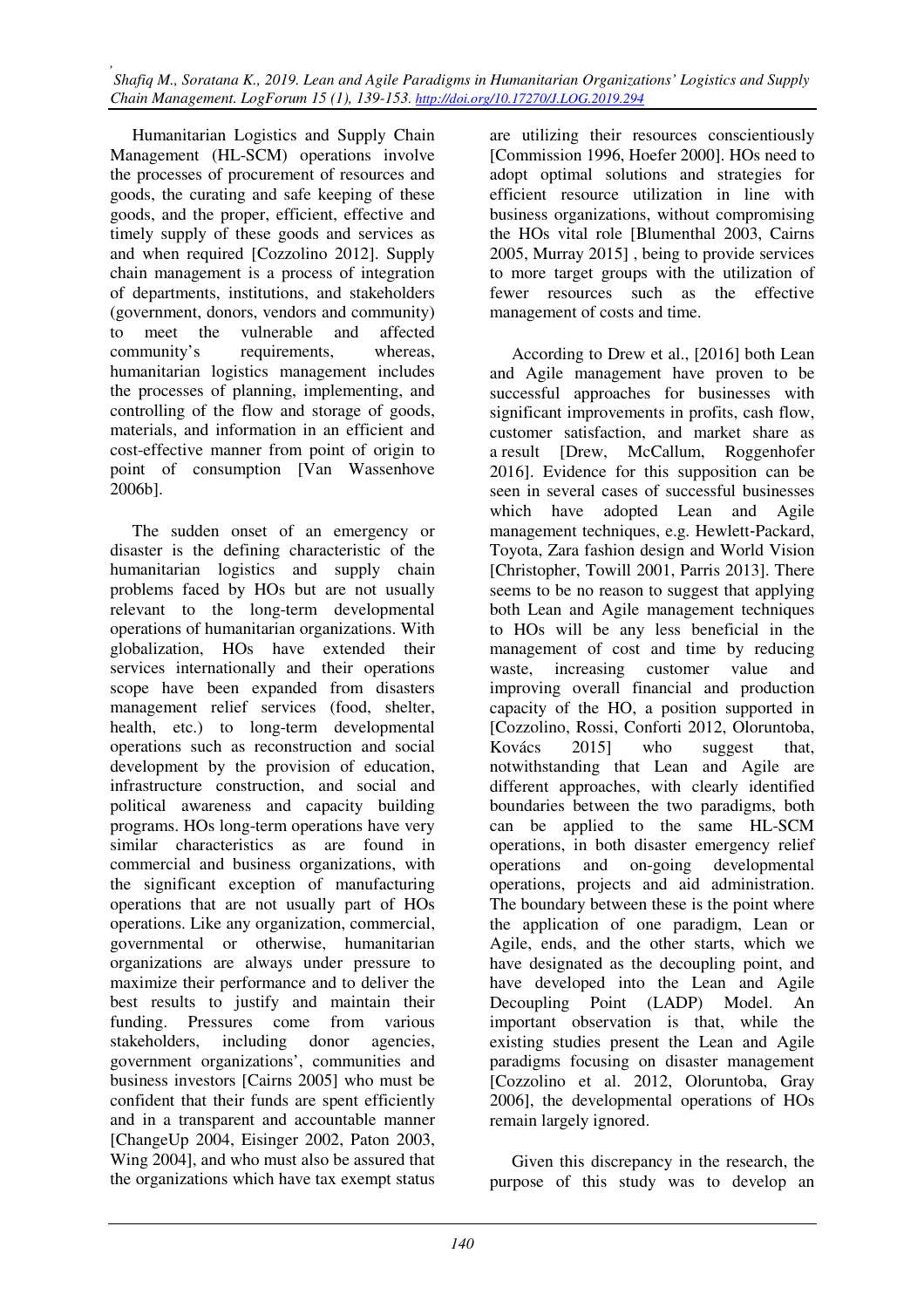integrated Lean and Agile Management Paradigm framework based on the common elements found in the separate paradigms that would be applicable to both the emergency and the developmental operations of HL-SCM. The integrated framework was developed by identifying and prioritizing the HL-SCM processes and thematic areas. The HO thematic areas indicate the products (services, goods, and works) which are being offered by the HO for humanitarian reasons, such as education, health, livelihood support, disaster management, human rights recognition, women's empowerment, old age rights, child care, sustainability and poverty reduction. Organizational thematic areas were explored using the information provided on the websites of international humanitarian organizations. HL-SCM processes were identified and were optimized for LDAP model by interviews of HO professionals. The Lean and Agility paradigms, the decoupling points, are defined in broad terms, and then detailed, through two matrix models and the Lean and Agility Decoupling Point (LADP) model. The Lean and Agility framework that has been developed in our study will improve the effectiveness and efficiency of HL-SCM's resource utilization.

## **LITERATURE REVIEW**

Humanitarian organizations (HOs) are different from private and public sector organizations inasmuch as they act autonomously, meaning that they do not need to seek government support or have economic power. As well, the nature of their workforce, which is usually and predominantly volunteer, rather than being attracted by remuneration, or being coerced, is an employment model different to private and public sector organizations.

In our literature review, we sought and identified information on the various aspects of interest, relevant to HO operations, to develop our LADP model these include:

- − Humanitarian logistics and supply chain management (HL-SCM),
- − Difference between Developmental, emergency, and business logistics & supply chain,
- − Efficiency in humanitarian logistics and supply chain management,
- − Effectiveness in humanitarian logistics and supply chain management,
- − Lean management in humanitarian logistics and supply chain management,
- − Agility management in humanitarian logistics and supply chain management,
- − Leagility in humanitarian logistics and supply chain management,
- Decoupling models in humanitarian logistics and supply chain management.

### **Humanitarian logistics and supply chain management (HL-SCM)**

Logistics and supply chain management is the backbone of humanitarian organizations' operations, which includes the processes of planning, implementing and controlling the efficient and cost-effective flow of goods, services, and information, and as well as the storage of goods, materials, and equipment from point of origin to point of consumption, sufficient to meet the beneficiaries' requirements [Vojvodic et al. 2015]. Humanitarian supply chain management includes the establishment of an integrated network of relationships among different actors e.g. suppliers, government, military, partner organizations and community, for the efficient and effective delivery of goods and services [Vojvodic et al. 2015].

Specifically, logistics is focused on moving something or someone from a point of origin to a destination, whereas supply chain management mainly focuses on the relationships among the actors that make such movement possible [Cozzolino 2012]. Logistics and supply chain management are both crucial to support a timely response to a disaster. Thus, the concept of HL-SCM is the provision of goods and services, maximizing cost efficiency and speed effectiveness, achieved by close and effective coordination of activities and supply. HL-SCM is a distinctive unit of any HO, and the success or failure of any humanitarian operation is highly dependent on this unit [Cozzolino 2012].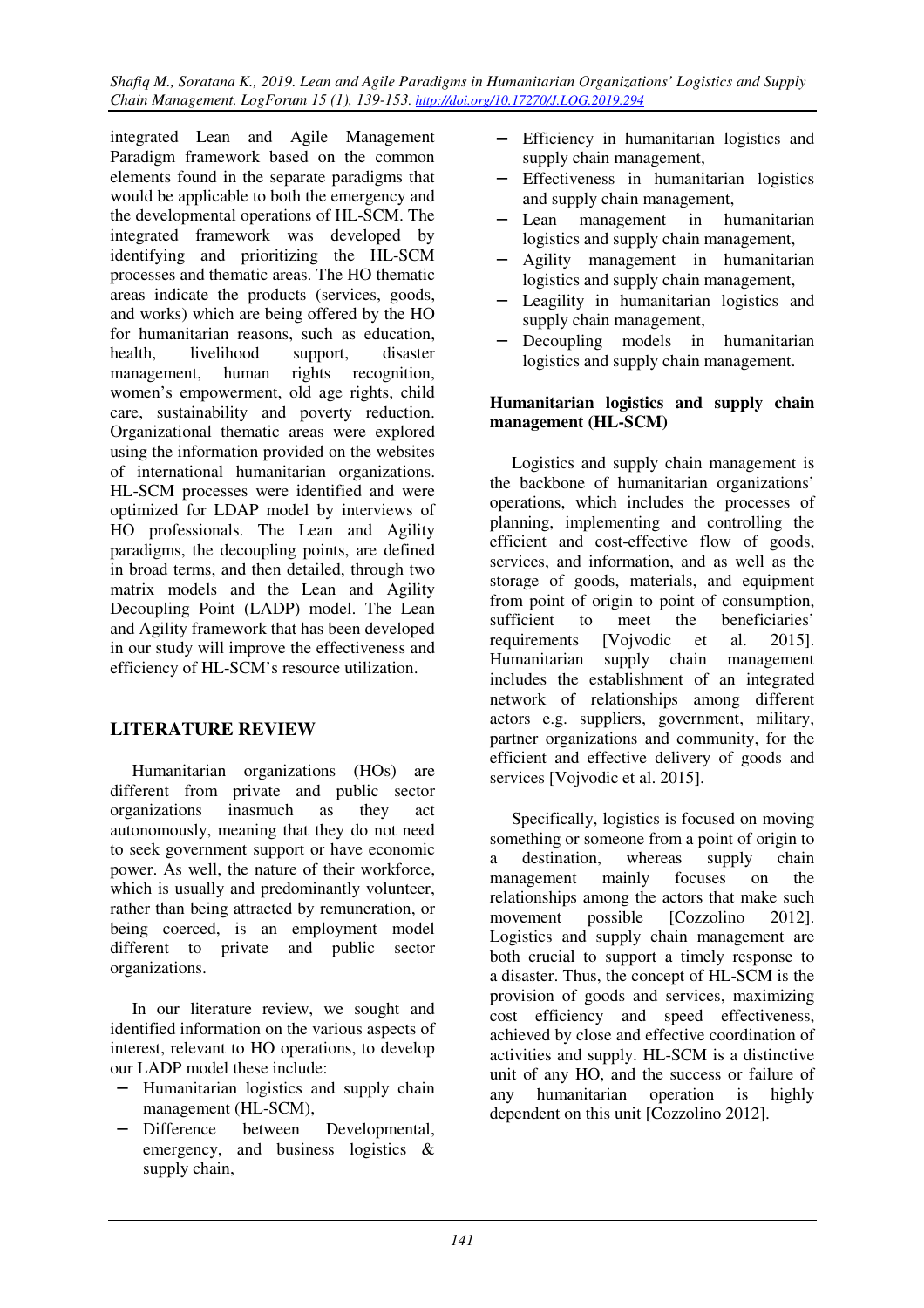### **Difference between Developmental emergency, and business logistics & supply chain**

In the main, HL-SCM functions are the same as the logistics and supply chain functions in any business organization that involve a range of activities, including preparedness, planning, procurement, transport, warehousing, tracking and tracing, and customs clearance. Normally HL-SCM deals with two types of operations; developmental humanitarian response operations and emergency response operations. Developmental operations refer to the development of education, health, environment, socio and economy system of a particular region, country and community,

while emergency or disaster management operations deal with the fulfilment of urgent needs created by disasters, including search and rescue, food, water, sanitation, medicine and shelter [Bhimani, Song 2016]. Disasters can be further divided into two types; sudden onset disasters and slow onset disasters. Sudden onset disasters are usually natural disasters such as earthquakes, floods and tsunamis that are devastating events that occur with little or no forewarning. Slow onset disasters, on the other hand, include the occurrence of devastating events that develop over a period of time, slowly, and include droughts, heat waves, desertification, and more recently, land encroachment by rising sea levels.

| No.          | <b>Distinctive</b>               | <b>Emergency HL-SCM</b>                                                          | Tuble 1. Difference between normal, emergency and business togethes ex supply enant<br>Normal HL-SCM | <b>Business logistics and</b>                                                    | Reference                                                                      |
|--------------|----------------------------------|----------------------------------------------------------------------------------|------------------------------------------------------------------------------------------------------|----------------------------------------------------------------------------------|--------------------------------------------------------------------------------|
|              | point                            | operations                                                                       | operations                                                                                           | supply chain operations                                                          |                                                                                |
| $\mathbf{1}$ | Objectives                       | To help people and<br>save lives without the<br>objective of profit-<br>making   | To help and develop the<br>people, environment, and<br>nature without profit                         | To maximize profit                                                               | (Cozzolino, 2012;<br>Ertem, Buyurgan,<br>Rossetti, 2010)                       |
| 2            | Demand pattern                   | Unknown and irregular<br>demand                                                  | Predictable with<br>forecasting techniques                                                           | Predictable with<br>forecasting techniques                                       | (Christopher, Tatham,<br>2014; Ertem et al.,<br>2010)                          |
| 3            | Supply pattern                   | Non-predictable mixed<br>patterns with cash or<br>kind, and in-kind<br>donations | Predictable mixed pattern<br>of cash or kind and in-<br>kind donations                               | Predictable pattern with a<br>specific product                                   | (Christopher, Tatham,<br>2014; Ertem et al.,<br>2010)                          |
| 4            | Flow type                        | Flow of fundamental<br>resources, e.g. vehicles,<br>peoples, food and<br>shelter | Flow of fundamental and<br>specific resources e.g.<br>education, health and<br>awareness             | Flow of commercial<br>products                                                   | (Cozzolino 2012;<br>Ertem et al., 2010)                                        |
| 5            | Lead time                        | Immediate demand<br>with no lead time                                            | Predictable lead time                                                                                | Predictable lead time                                                            | (Christopher, Tatham,<br>2014; Ertem et al.,<br>2010)                          |
| 6            | Delivery<br>network<br>structure | Dynamic structure,<br>voluntary and ad hoc<br>facilitator                        | Pre-established network<br>with voluntary and ad-hoc<br>facilitator                                  | Pre-established network<br>with location, warehouses<br>and distribution centers | (Ertem et al., 2010;<br>Scholten, Sharkey<br>Scott, Fynes, 2010)               |
| 7            | Inventory<br>control             | Challenging to maintain<br>inventory level                                       | Easy to manage,<br>predetermined demand<br>and supply                                                | Easy to manage, have<br>safety stock and demand<br>patterns                      | (Ertem et al., 2010;<br>Van Wassenhove,<br>2006a)                              |
| 8            | Technology<br>and<br>Information | Comparatively low<br>technology, less use of<br>software                         | Comparatively low<br>technology, less use of<br>software                                             | Highly developed<br>technology with software<br>utilization                      | (Christopher, Tatham,<br>2014; Pettit,<br>Beresford, 2009)                     |
| 9            | Performance<br>evaluation        | Time of response and<br>number of lives saved                                    | Time of response and<br>number of people helped                                                      | Based on standard supply<br>chain matrices.<br>profitability                     | (Ertem et al., 2010;<br>Scholten et al., 2010)                                 |
| 10           | Equipment and<br>vehicles        | Robust equipment<br>required                                                     | Both robust and ordinary<br>equipment's are required                                                 | Ordinary equipment<br>required                                                   | (Dufour, Laporte,<br>Paquette, Rancourt,<br>2018)                              |
| 11           | Human                            | High-employee turn-                                                              | Project-based high-                                                                                  | Stable, permanent                                                                | (Kovács, Tatham,                                                               |
| 12           | resources<br>Stakeholders        | over<br>Donors, governments,<br>military, community<br>and partner NGOs          | employee turn-over<br>Donors, governments,<br>military, community and<br>partner NGOs                | respected career paths<br>Shareholders, customers<br>and suppliers               | Larson, 2012)<br>(Ertem et al., 2010;<br>Nurmala, de Leeuw,<br>Dullaert, 2017) |

Table 1. Difference between normal, emergency and business logistics  $\&$  supply chain

The functions imperative in disaster operations are more challenging than developmental HL-SCM operations, and also

quite distinct from the logistics and supply chain management operations of commercial businesses. Some of the important distinctive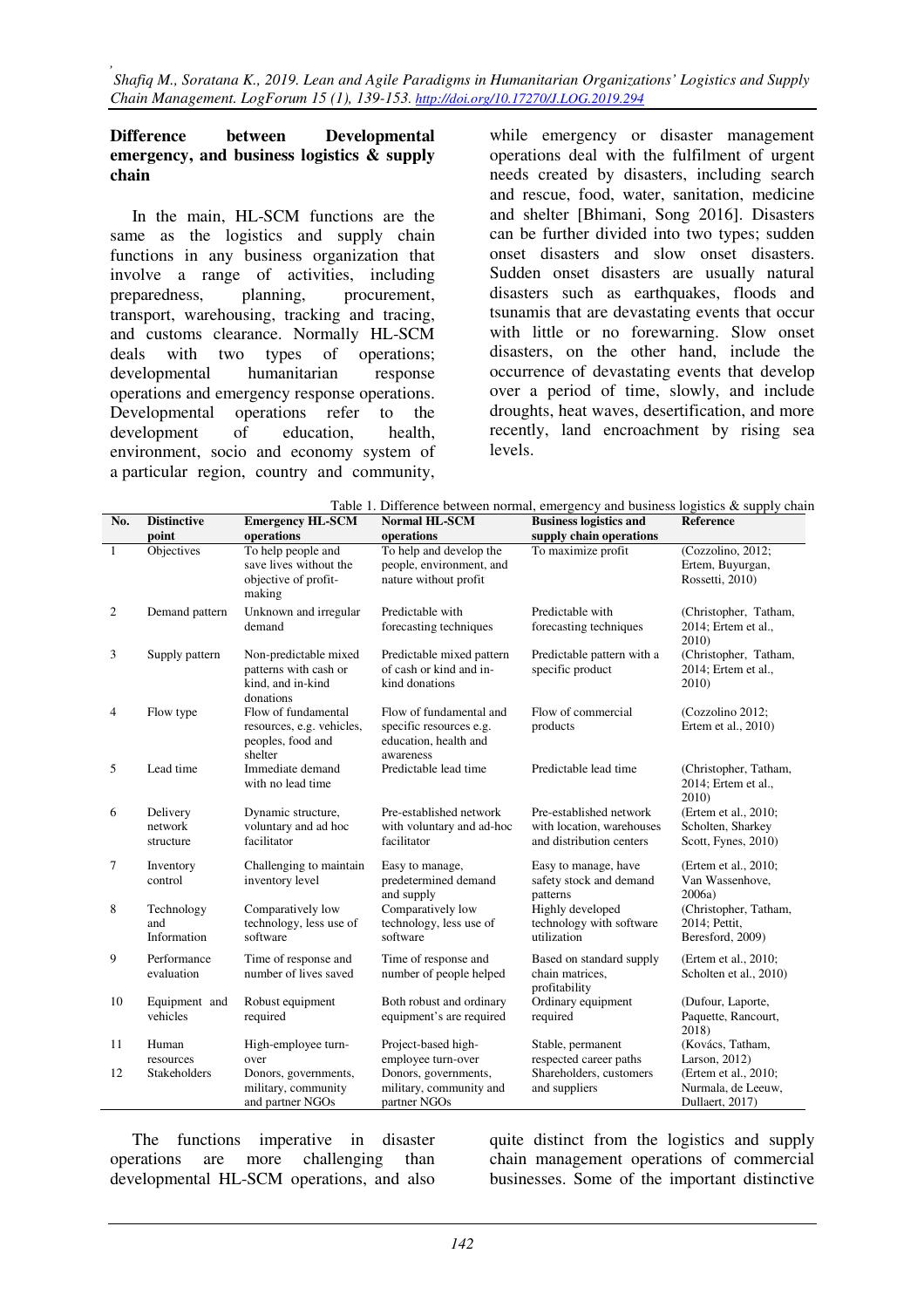points about emergency HL-SCM, Developmental HL-SCM and business logistics supply chain management, derived from the literature, are shown in Table 1.

HL-SCM studies found in the literature are mainly focused on the relevant operations demanded by natural and man-made disasters and discuss the processes involved in the disaster management cycle. Disasters impact directly on the life, infrastructure, and economies of communities and countries, and there seems to be a general perception that HO functions are only about disasters and disaster relief [Bhimani, Song 2016]. Developmental HL-SCM operations are often ignored and these have not attracted sufficient research attention, given their importance.

## **Efficiency in humanitarian logistics and supply chain management**

Efficiency management in HL-SCM is the ability to minimize waste, avoid redundancy and duplication of activities, conserve energy, and maximize efforts, while minimizing both times taken and overall operational costs [Provan, Kenis 2008]. In other words, efficiency means "doing the thing right" that is applicable in Developmental HL-SCM operations. Efficiency in HL-SCM processes and actions can be achieved through the most common practices which are as much as 50% of the solution to any problem. Some of the common practices can be, have been, developed as a standard set of guidelines, training syllabi, certification processes and process alignment, especially with appropriate IT systems [PH Tatham, Spens, Kovács, Payne 2013].

HL-SCM efficiency means ensuring cost savings that can result in more supplies being available and delivered, resulting in more lives being saved and more people being helped [Cozzolino, 2012]. Efficiency can be achieved through standardization of processes and systems [Bhimani, Song 2016]. Thus, to bring both Effectiveness and Efficiency by the understanding of, and application of, both the Lean paradigm and the Agile paradigm, will enhance competitiveness, cost efficiency and time effectiveness in the overall HL-SCM

processes [Gligor, Holcomb 2012, Ismail, Sharifi 2006].

## **Effectiveness in humanitarian logistics and supply chain management**

Effective management in HL-SCM is defined as ensuring the quickest delivery of humanitarian goods, services, and other relief items, within the shortest time-frame [Cozzolino 2012]. Effectiveness means "doing the right thing" when an emergency situation arises, which is usually without warning, is sudden, and often devastating [Provan, Kenis 2008]. HL-SCM effectiveness is based on strong coordination between stakeholders, which includes donors, government, military, vendors, communities, and local communitybased organizations [Tatham, Spens 2016]. To enhance stakeholder coordination and to meet the HOs common goal, many organizations have developed their clusters for cooperating and coordinating during a disaster, for the provision of humanitarian services. Some examples of such clusters are: the UN logistics cluster, the international search and rescue group (INSARAG), and the urban search and rescue group (USAR) [Tatham, Spens, 2016].

In HL-SCM operations, effectiveness must be a "Plug and Play" concept, meaning predetermined, well-organised operations that can be put into place with immediate affect, which can only be possible through a wellcoordinated, effective flow of information. HL-SCM effectiveness means significant savings in goods and services delivery time, which means that more lives are saved [Cozzolino 2012].

## **Lean in humanitarian logistics and supply chain management**

Lean management is the provision of maximum customer satisfaction by reducing waste through optimum utilization of resources such as financial and human resources [Womack, Jones 2010]. Lean management also refers to doing more and better things with less utilization of resources when demand is relatively stable and predictable [Cozzolino 2012]. HOs have pressures from stakeholders to improve their performance and to deliver the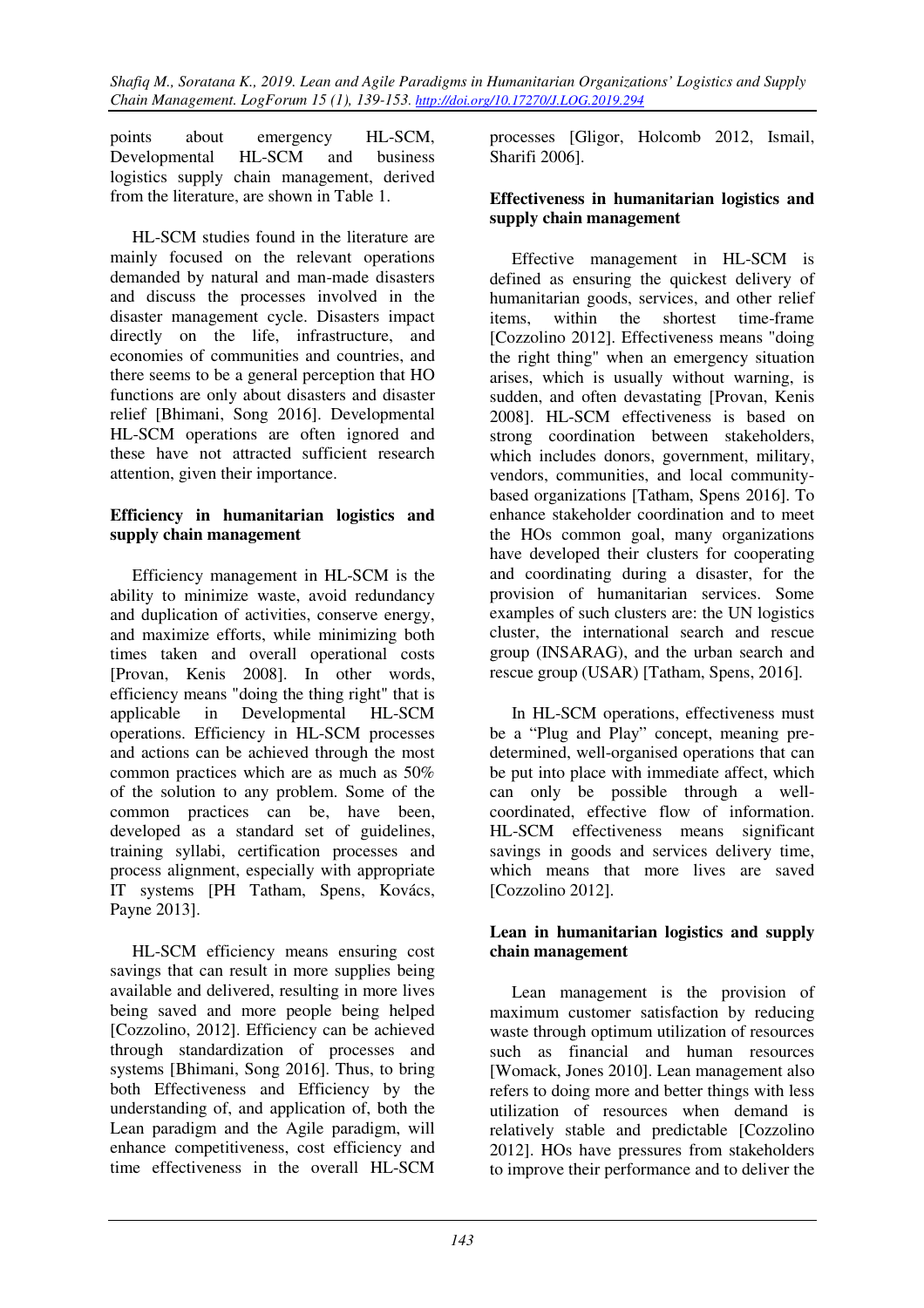best value for money. Stakeholders want to be able to assess whether or not their funds are being spent on the right people, in the right way, through the right source, at the right time, at the right cost, with effectiveness, accountability and according to best practice standards [Paton 2003]. They also want to know that funded organizations have the capacity to serve marginalized communities in an effective and efficient way [Eisinger 2002, Wing 2004]. Lean management is the optimization of resources which ensures that all the relationships among the actors involved are managed through an integrated approach to efficiently and effectively coordinate interorganizational performance, eliminate redundancy, and maximize efficiency along the entire emergency and Developmental supply chain management.

A sustainable, successful, Lean adoption strategy requires maintenance of continuity between the existing and the evolving organizational cultures and management processes. Thus, for successful Lean management implementation, the LM qualifiers that have been identified are: positive organizational culture with improved processes, discipline, and committed leadership to overcome internal and external challenges [Lassiter 2007].

## **Agility in humanitarian logistics and supply chain management**

Supply chain agility is the organizational ability to respond promptly to any uncertainty of future demand, or changes in current demand. Humanitarian organizations must be able to respond rapidly and effectively during disaster operations, and the major purpose of Agile supply chain management is to handle the external disruptions that almost inevitably occur, and to respond quickly to short term demands with flexibility [Lee 2004, Sheffi 2005]. In any disaster, the primary priority of HOs is to serve humanity, and to save the maximum number of lives in the disaster. To meet immediate and short term demands, Agile supply chain requires interim sources of supplies and employment, immediately available [Christopher, Towill 2002, Lapide 2006]. Agility can be achieved through stakeholder coordination and overall supply

chain efforts with the utilization of the organization's redundant capacity [Christopher, Towill 2002, Cozzolino et al. 2012]. Agile management requires some qualifiers for achievement of successful results. These qualifiers in HL-SCM agility management have been identified as preparation of emergency plans, networking with suppliers, contingency stockpiling of equipment and goods, postponement of routine projects, low-cost stocks, creation of a stable network of third-party logistics services, and formation of a relief emergency implementation team [Christopher, Towill 2002]. As has been observed previously, Agility management has been the greater focus in recent academic research and in professional circles, due to increases in the number of disasters [Cozzolino et al. 2012]. In the disaster management context it is much more important to ensure timely (effective) delivery of goods and services, as distinct from the emergency and developmental operations context in which it is necessary to achieve efficient, cost optimized, delivery of goods and services as well [Cozzolino 2012].

## **Leagility in humanitarian logistics and supply chain management**

Learning from the corporate sector for performance improvement, HOs are recommended to implement Lean and Agility management system together [Murray 2015, Scholten et al. 2010]. Lean management was developed in response of old strategies to reduce waste and unsatisfactory quality, while Agile was a response to continuous changes and fluctuations in customer demand and preferences. Some authors have considered agility to be associated with lean thinking and have been stated as the next step after lean principles implementation. Total logistics and supply chain management efficiency and effectiveness are based on a combined Lean and Agile paradigm. This combination is termed 'Leagility Management'. Within the Leagility Management paradigm, the Lean and Agile paradigms are separated by a strategic point which is called the "decoupling point", which delineates the boundary of Lean and Agile paradigm.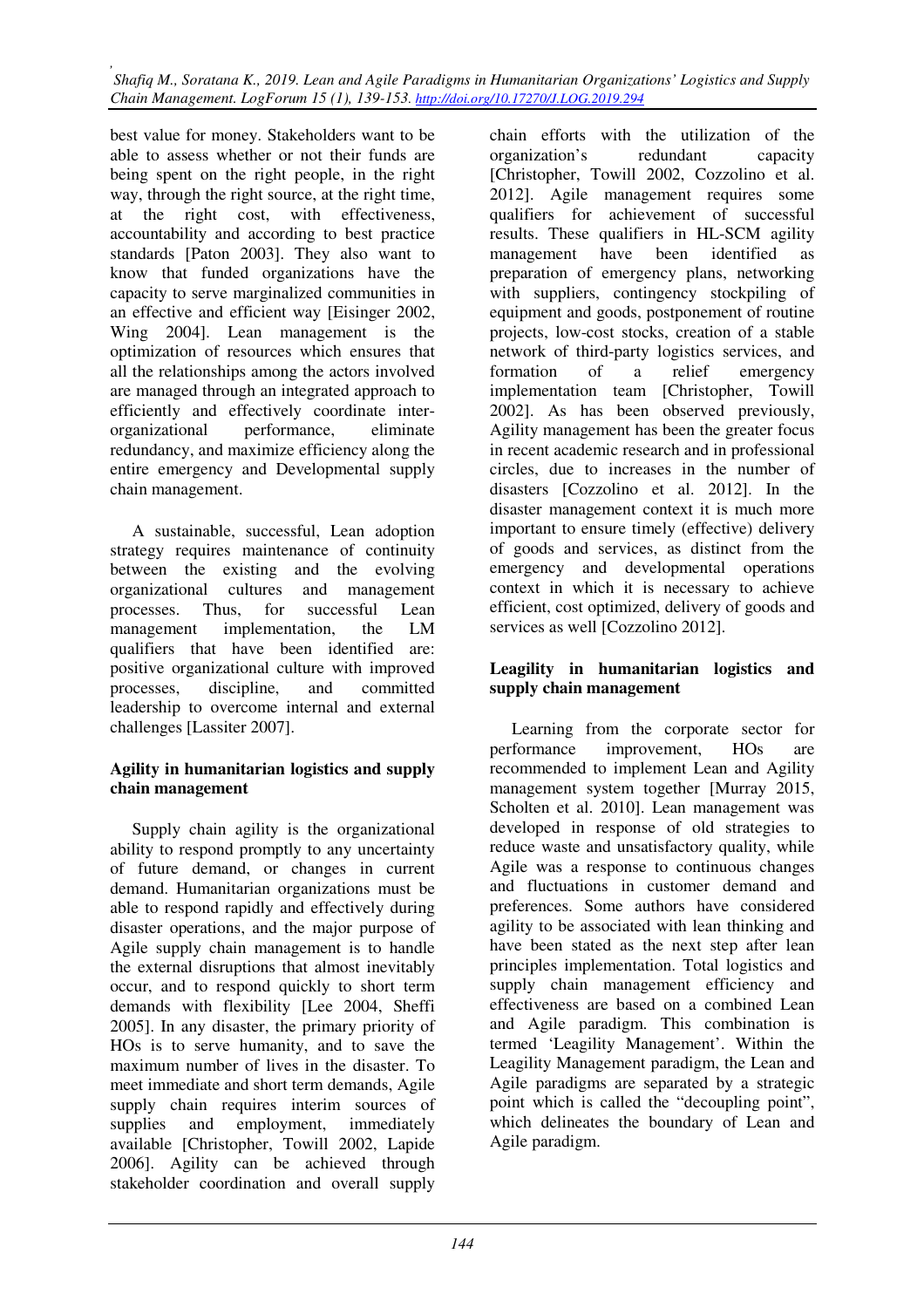## **Lean and agile decoupling point models in humanitarian logistics and supply chain management**

Agile management does not necessarily exclude Lean Management principles. Agile can be appropriate for Developmental HL-SCM operations, while Lean can also exist in emergency HL-SCM operations [Aitken, Christopher, Towill 2002, Christopher 2005, Scholten et al. 2010]. The boundaries between Lean and Agile are defined through the decoupling point approach, and postponement strategy has been applied when lead times are long and demand is unpredictable [Christopher 2005]. Leanness needs to be decoupled and Agility should be applied when the market is volatile or uncertain [Childerhouse, Towill 2000]. Apart from the decoupling point, some other techniques for defining the Lean and Agile boundaries have been considered: the Pareto curve approach and the separation of base and surge demands [Christopher, Towill 2001]. In HL-SCM, prioritization of needs is the most important factor for assessment of required resources, implementation of immediate solutions and to decide on the necessary shift from effectiveness (Agile) management to efficiency (Lean) management [Merminod, Nollet, Pache 2014a, Tomasini, Van Wassenhove, Van Wassenhove 2009]. Thus, humanitarian organizations need to prioritize these demands and to implement an immediate solution as per available resources [Merminod, Nollet, Pache 2014b, Tomasini, Van Wassenhove, 2009].

In the literature, HL-SCM Lean and Agile boundaries are considered in terms of being applied in emergency operations, within the disaster management cycle: mitigation, preparedness, response and recovery phases. The Lean and Agile paradigm boundaries are also applied to emergency supply chain management processes, while the normal or developmental scope of HL-SCM has been largely ignored [Cozzolino et al. 2012, Oloruntoba, Gray 2006]. Thus, this study is focused on drawing HL-SCM boundaries as a broad level concept, and as can be applied in detail in both emergency and normal, or developmental, types of operations. Data were gathered by survey and interview.

## **METHODOLOGY**

Our study comprised two steps; the first step being the identification and justification of the need for the Lean and Agile paradigms in the HO sector. The second step was the development of the Lean and Agile paradigms in terms of the HO sectors particular requirements.

In Step 1, the potential for the Lean and Agile paradigms were determined by collecting, analysing and comparing the information from the websites of different HOs on the operational and thematic areas described or implied in those websites. The HOs included in the search included only International Non-Governmental Organizations (INGO's), 88 in all randomly selected from the results of a search on Google, and from the United Nations Organization website.

A comparative descriptive analysis was derived, based on the Lean and Agile qualifiers and enablers identified, together with the scope and thematic areas indicated. These were divided into two major categories; the developmental operations, and the emergency operations (see Table 2). Based on this analysis, the Lean and Agile paradigms particularly applicable to HOs were designed. These were then decoupled utilizing the twomatrix model approach and a broad level Lean and Agile decoupling model.

Second step of the study was development of Lean and Agile paradigms by mapping HOs logistics and supply chain management processes involved in both disasters/emergency supply chain management and developmental logistics and supply chain management. To map the HL-SCM processes, interviews and discussions were held with seven professionals experienced in HO logistics and supply chain management, who were selected on the basis of having more than 5 years' experience in these operational areas in international humanitarian organisations. Each professional was interviewed for up to an hour. The information elicited in these interviews regarding the development operations of the HO was characterised as, and divided into hard components and soft components, and the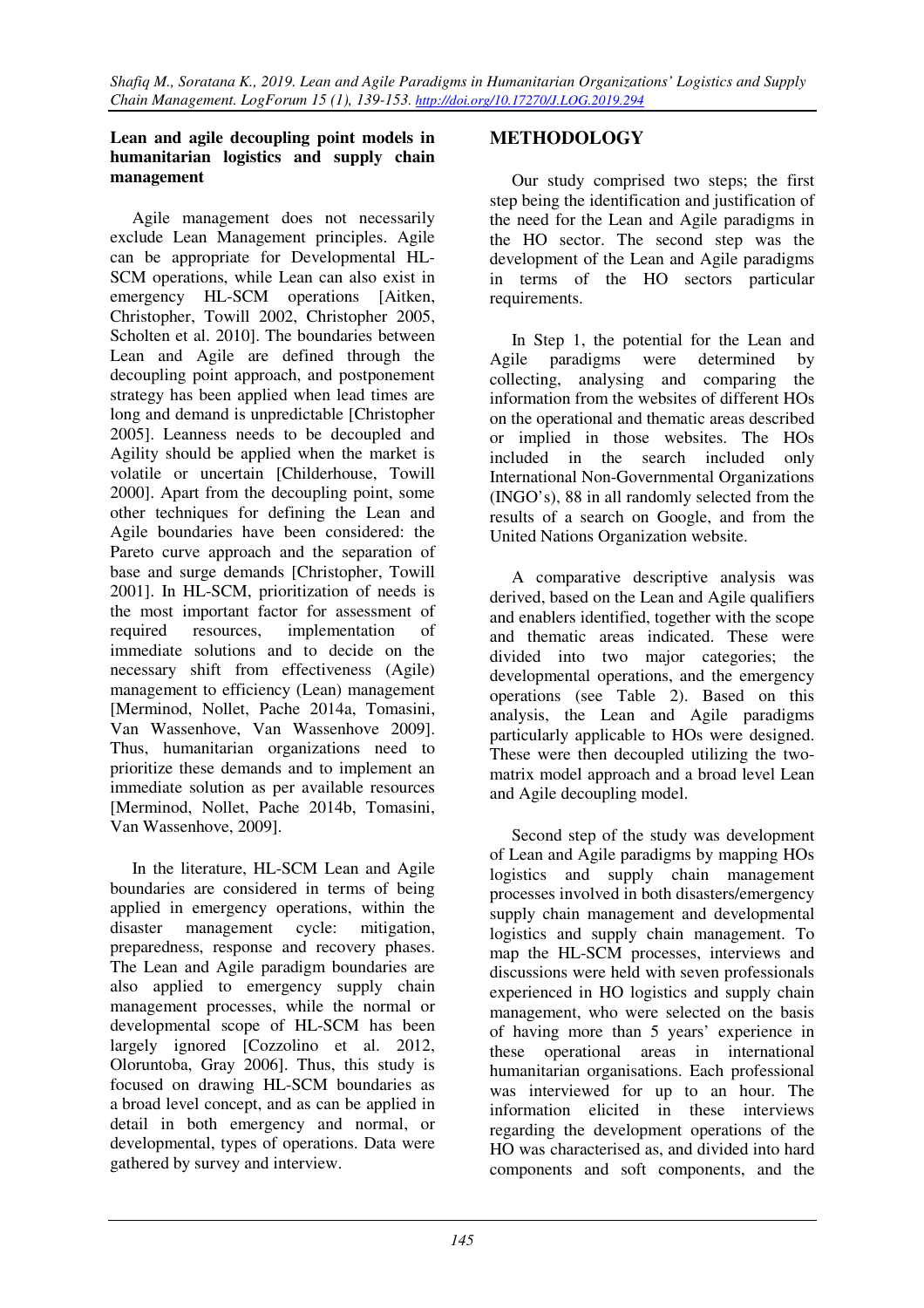emergency operations were divided into sudden onset disasters and slow onset disasters.

Using the decoupling points approach, a detailed Lean and Agile Decoupling Point (LADP) model was developed. In this model, HL-SCM activities were identified in detail and the areas of HL-SCM that had been previously overlooked in the literature were highlighted.

## **RESULTS AND DISCUSSION**

## **HOs scope and thematic areas**

A thematic area or scope of a HO denotes all the products which may be included in the processes of delivery, both in the short term and long-term, of services, goods and works for the fulfillment of their humanitarian objectives. Traditionally, the scope and thematic areas of international HOs were limited to deal disaster (natural & manmade) responses in affected countries through the provision of relief supplies and services

essential as basic life necessities (e.g. food, water, shelter and health) [Doyle et al. 2016]. With globalization, the scope and thematic areas have been extended toward non-disaster related development of deprived communities through education, infrastructure development, awareness of civil and political rights, and social capacity building.

The priority of the application of Lean or Agile thinking in the delivery of products and services can therefore be decided through the identification and categorization of thematic areas.

 For identifying HOs scope/thematic areas, we carried out a survey of HOs websites, and relevant information was identified and categorized in (Table 2). The websites of organizations that we reviewed showed that at least 79 of the 88 organizations reviewed are engaged in both disaster management and long-term development operations. A sample of the information extracted from 10 or the 88 organizations is shown in Table 2.

| Name of HOs                  | Web address                 | Scope/thematic areas                                                                                                                |                                                                                            |  |
|------------------------------|-----------------------------|-------------------------------------------------------------------------------------------------------------------------------------|--------------------------------------------------------------------------------------------|--|
|                              |                             | <b>Developmental</b>                                                                                                                | <b>Emergency</b>                                                                           |  |
| <b>Sight Savers</b>          | www.sightsavers.org         | Protecting sight & fighting for disability                                                                                          | Not specified                                                                              |  |
| <b>SIF</b>                   | www.secour-islamique.org    | Providing people with the means to be<br>independent                                                                                | Responding to basic needs                                                                  |  |
| Muslim.H<br>muslimhands.fr   |                             | Supporting communities in the long run                                                                                              | Providing immediate help                                                                   |  |
| Relief Int                   | www.ri.org                  | Education, economic opportunity                                                                                                     | Providing health and<br>emergency basic needs                                              |  |
| <b>Action Against Hunger</b> | www.actionagainsthunger.org | Supporting communities against hunger                                                                                               | Provision of basic necessities<br>including food, water and<br>shelter                     |  |
| Care International           | www.care-international.org  | Supporting in long-term development work<br>including education, economic<br>opportunity, gender ethnicity and equity<br>and health | Responding to basic<br>emergency needs and<br>rehabilitate services for<br>affected people |  |
| Concern world wide           | www.concern.net             | Protecting sight & fighting for disability                                                                                          | Not specified                                                                              |  |
| Plan-international           | plan-international.org      | Providing people with the means to be.<br>independent                                                                               | Responding to basic needs                                                                  |  |
| World Vision                 | www.worldvision.org         | Supporting communities in the long run                                                                                              | Providing immediate help                                                                   |  |
|                              |                             |                                                                                                                                     |                                                                                            |  |

Table 2. International HO's thematic areas

Our analysis shows that the role of HOs is not limited to disaster response but is extended to strategic partnerships for long-term development of society. Examples of strategic partnerships are the United Nations Organization (UN) partnership with HOs for

the achievement of sustainable development goals and partnerships with corporate logistics companies for the enhancement of HOs' response capability (e.g. Agility, TNT and UPS) [Vojvodic et al. 2015]. The extension of the scope of operations into long-term and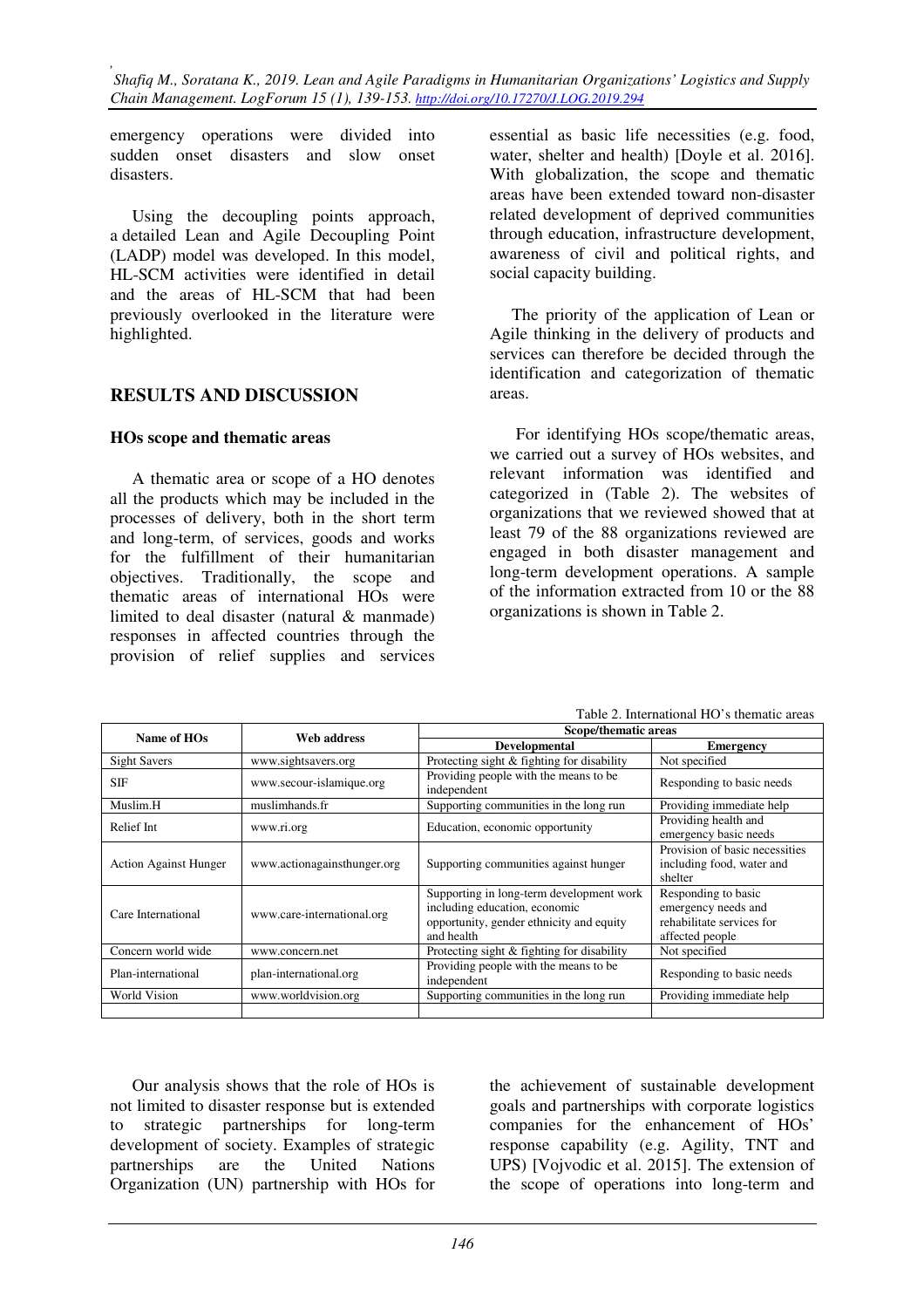developmental operations now requires efficient (Lean) management rather than the traditional requirement for effectiveness (Agility). As discussed previously, Lean management is focused on reducing waste together with cost savings in the delivery of aid to the maximum number of people, whereas Agile management is more focused on the timely delivery of goods and services to the maximum number of people affected in an emergency. It can therefore be concluded that HOs should not be focused only on rapid (effective) delivery but also must focus on efficient delivery to satisfy fund donors.

### **Lean and Agile paradigms priorities based on HOs thematic areas**

In disaster/emergency situations, Agility paradigms is required in terms of time effectiveness. In such situations, search, rescue and provision of basic life necessities with precise time management is essential. As well as involvement in emergency situations, HOs are now involved in developmental activities to uplift deprived (socially, economically) communities (Table 2), in this situation the Lean paradigm is required essential.

 The major scope found on international HOs websites encompasses developmental projects e.g. education, poverty reduction, livelihood, child care, woman's empowerment, youth leadership, and support to disabilities. To achieve cost efficiency and sustainability in the HO's operation Lean management can play an important role through implementation of strategic partnerships and developmental projects. A two-matrix model to decide the paradigms between Lean and Agile is shown in Figure 1. This model explains that the emergency scope of HOs operations requires a high level of Agility, as presented in the Agile paradigm, whereas, developmental scope requires the substantial application of the Lean paradigm.

The requirement for Lean and Agile in both emergency and developmental HL-SCM operations is presented in detail in the LADP model.



Fig. 1. Lean & Agility paradigms priorities based on two matrix model

## **Lean and Agile Decoupling Point (LADP) models**

It is the decoupling point that recommends the most suitable supply chain processes and practices. When the priorities of the processes, and their boundaries, are well defined, the real opportunity of Lean and Agile strategies becomes apparent for employing hybrid Lean and Agile supply chain management [Christopher, Towill 2001], which has been termed in the literature as Leagility.

In our study we developed a decoupling model appropriate for both developmental and emergency HL-SCM operations in the broader terms of HOs' scope of operations, which is more detailed than the various HL-SCM processes which were identified from the information gained through the interviews that we conducted.

## *LADP model based on organizational scope in broader terms*

Thematic areas/scope analysis found that about 90% of HOs are involved in both emergency and developmental activities. Following the prioritization of needs, the developmental thematic areas and emergency thematic areas, urgency of needs was considered as the basic yardstick. The decoupling of HL-SCM, as we propose in broad terms, is shown in Figure 2.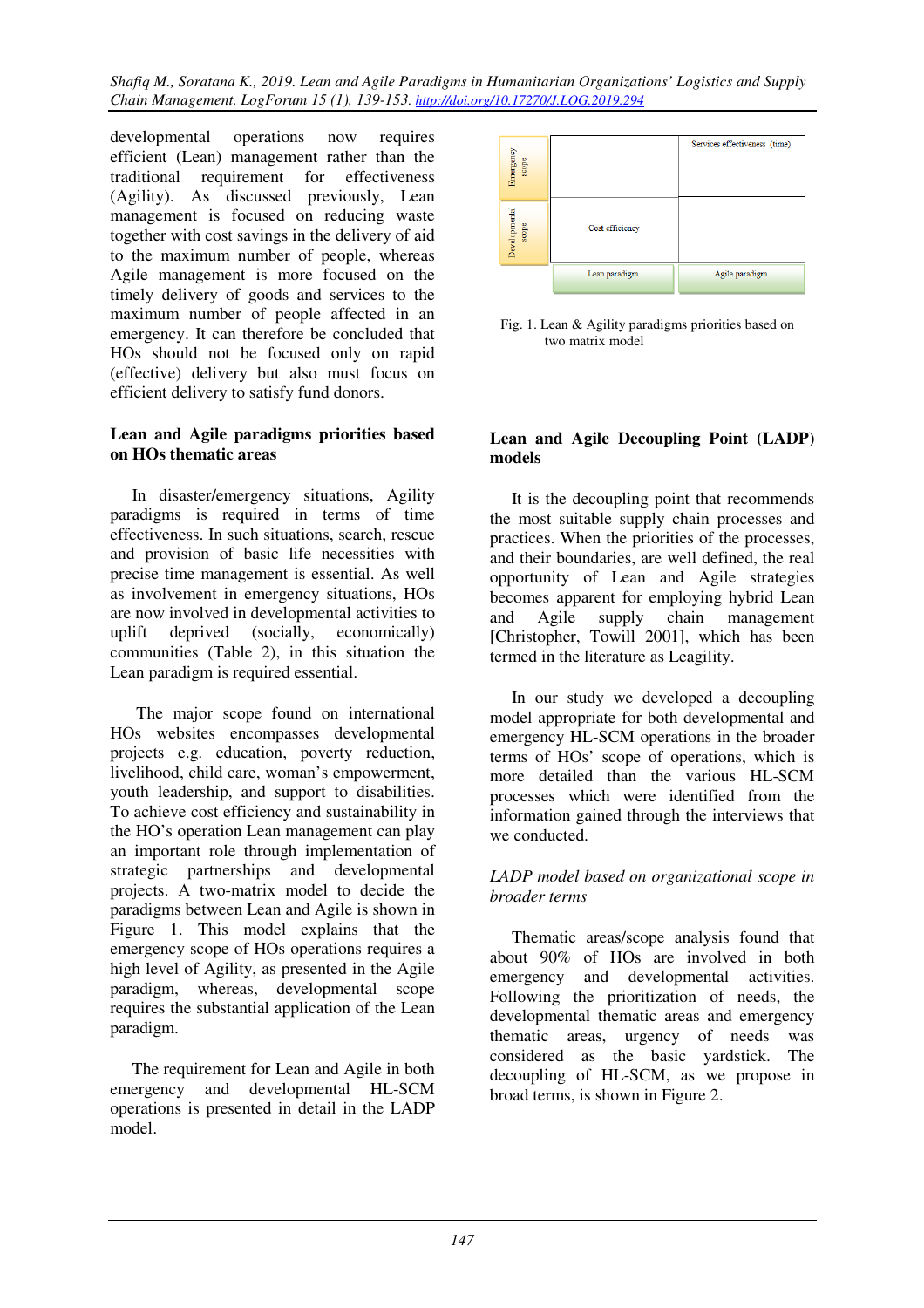

Fig. 2. Lean & Agility Decoupling Point (LADP) Model based on organizational scope

The boundary between emergency and developmental areas for Lean and Agile application is defined through the de-coupling point approach. For carrying out emergency

operations Agile application is more appropriate, while, Lean management paradigms should be applied for developmental scope. While considering the broader scope of HL-SCM Lean and Agile application, the internal processes of both emergency and developmental scopes have not been explored in this part of model.

## *LADP detailed model based on HL-SCM processes*

To map HL-SCM processes and identify efficiency and effectiveness priorities seven international HOs professionals were contacted and agreed to participate in interview. These professionals were rich in HL-SCM experience, having a minimum experience of 8 years and level of responsibility commensurate with their job titles. These are summarized in Table 3.

Table 3. Summary of the HO professionals' interviews

| No.    | Gender | HO experience in years | Position, title                    | <b>Education relevant to Supply</b><br><b>Chains</b> |
|--------|--------|------------------------|------------------------------------|------------------------------------------------------|
|        | Female | 10                     | <b>Operation Officer</b>           | No                                                   |
| $\sim$ | Male   |                        | Admin & Logistic Officer           | No                                                   |
|        | Male   |                        | Supply Chain Officer               | Yes                                                  |
|        | Female |                        | Admin, Logistics and H.R Officer   | Yes                                                  |
|        | Male   | ، 4                    | Director, operations               | N <sub>0</sub>                                       |
| 6      | Male   | 12                     | Supply Chain Officer               | Yes                                                  |
|        | Male   |                        | Senior Admin and Logistics Officer | Yes                                                  |

From the discussions with these HOs professionals, the developmental and emergency HL-SCM processes of HOs were identified. Based on those interviews and discussions, the HL-SCM decoupling points were defined according to the urgency of each process. The HO professionals also explained the two categories of hard components and soft components. HL-SCM hard components include the obvious ad identifiable logistics and supply chain management processes and infrastructure that include the deliverables relevant to materials, equipment and other supplies. The soft components were explained as including those deliverables that are less visible and less physical, such as capacity building, policy making, human rights campaigns, education and health services etc., that have long-term impacts on the

development of communities, Though, HL-SCM hard component processes are the same as soft components, with the addition of warehousing activities, as depicted in Figure 3.

Lean and Agile paradigms priorities placed on the HOs developmental operations by interviewed professionals was emphasized to brought efficiency management in supply chain components. The supply chain components defined by the professionals are includes: procurement, warehousing and fleet management. Due to time constraints, especially related to perishable goods, and considering the urgency of demands and minimizing warehousing costs, the distribution component of goods and services requires effectiveness, meaning a shift to the Agility paradigm. Thus, Lean (which gives efficiency)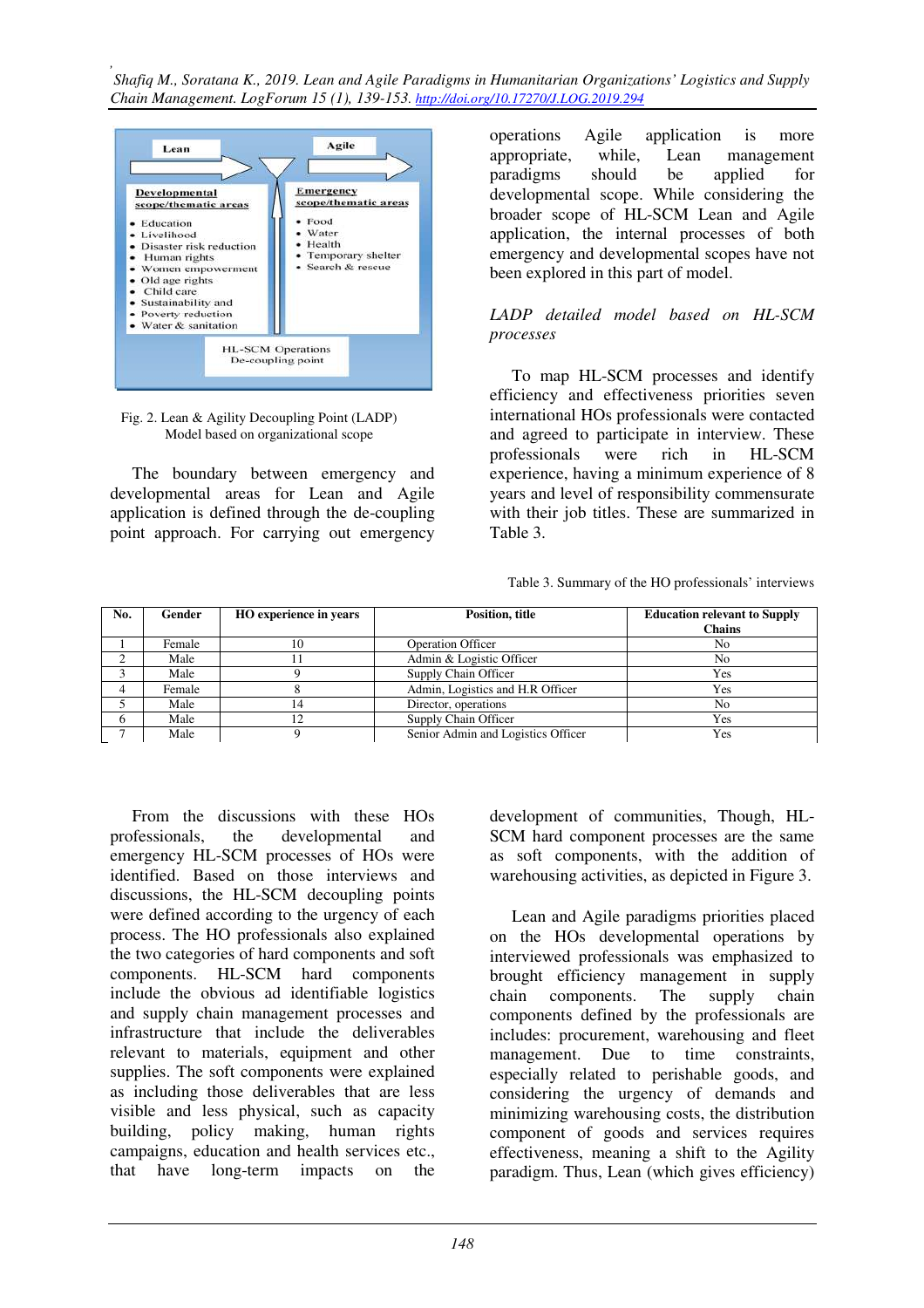is proposed to be used for developmental processes from procurement to fleet management and transportation needs, after which it should be decoupled and Agile (which gives effectiveness) is applied to the subsequent distribution related processes (Figure 3).



Fig. 3. Lean & Agility Decoupling Point (LADP) Model based on detailed HL-SCM processes

The emergency thematic area of HL-SCM processes was also divided by professionals into two categories sudden onset disasters and slow-onset disasters. Earthquakes, explosions, fire, landslides etc. are considered sudden onset disasters, whereas droughts, diseases, and climate change were suggested to consider as slow onset disasters. The HL-SCM professionals proposed that in sudden onset disasters, Agility is essential, especially in the initial 90 days, as the prime priority is timeliness of intervention, and cost considerations are not of interest. After the initial period of great urgency, the priority may change to allow application of the Lean paradigm for certain processes like procurement, warehousing and fleet management. Slow onset disasters, however, require the adoption of the Lean paradigm for the efficient management of transportation and fleet management prior to the commencement of the distribution process and community follow-up, in which case the shift to the Agility paradigm is appropriate.

A detailed Lean and Agile Decoupling Point Model was developed as a comprehensive model with recommendations on where HOs need to adopt the Lean strategy and where to adopt the Agile strategy, with the overall goal of this model being to improve the efficiency and effectiveness of the HO logistics and supply chain management operations (Figure 3).

## **CONCLUSIONS**

Nearly 90% of humanitarian organizations (HOs) are involved in both developmental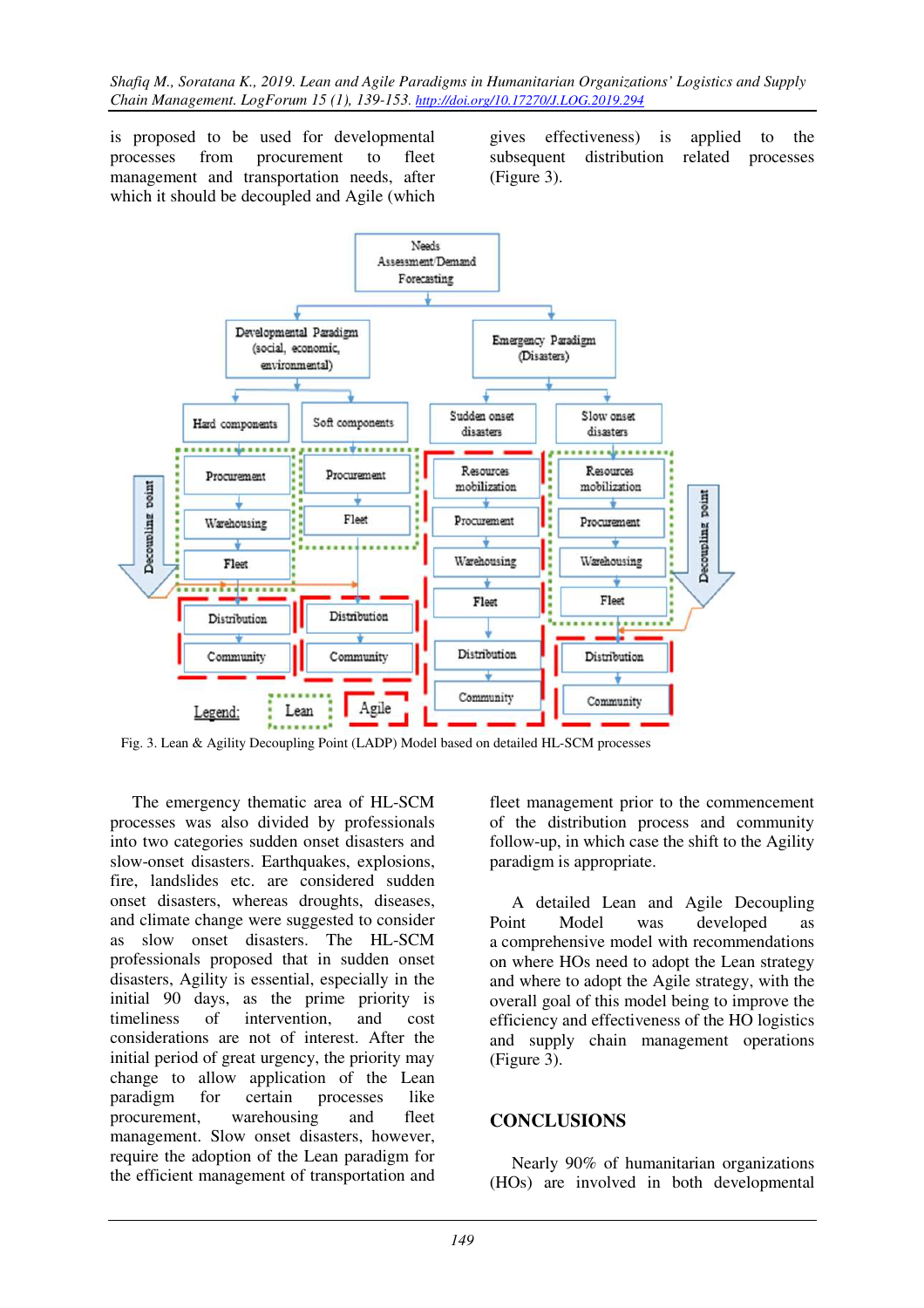activities and emergency response. While the developmental scope is of greater importance to HOs than the emergency scope, it has been the latter that has received most attention from academics and researchers, and the developmental scope must be seen as a neglected area of research. It is in the development scope of operations, in the HL-SCM, that the Lean paradigm is considered to be most appropriate, whereas the Agility paradigm becomes prominent in the emergency scope/thematic areas, where the time is of the essence, and where immediate and effective measures are required.

The contribution of our research is that by identifying the boundaries between Lean and Agility, and the decoupling points between the developmental and emergency HL-SCM processes, we have provided a model that will enable HL-SCM operations to be more effective and useful. This model was developed using a two-matrix model and the decoupling point approach, in which the decoupling points are framed in the comprehensive LADP model.

We are confident that the appropriate application of the Lean management (cost efficiency) paradigm in the HL-SCM of HOs can bring many benefits and should be explored further to make HOs operations more efficient and sustainable. This study indicates the importance of comparing Lean with Agility and extracting a comprehensive Lean/Agile paradigm to fill the gap that is identifiable in the traditional approach to HO sector operations. The areas defined show where HOs should focus on Lean and to what point HOs should place importance on the Agile paradigm. We suggest that the practical implications of implementing the Lean paradigms in the HO sector, including the assessment of the readiness of any HO to adopt the combined paradigm, requires further studies.

## **ACKNOWLEDGMENTS AND FUNDING SOURCE DECLARATION**

This research work was supported by Naresuan University, Thailand by granting PhD scholarship to first author (Muhammad Shafiq) and there is no specific grant from any funding agency in the public, commercial, or not-for-profit sectors.

## **REFERENCES**

Aitken J., Christopher M., Towill D.. 2002. Understanding, implementing and exploiting agility and leanness. International Journal of Logistics, 5(1), 59- 74.

http://doi.org/10.1080/13675560110084139

- Bhimani S., Song J.-S., 2016. Gaps between research and practice in humanitarian logistics. The Journal of Applied Business and Economics, 18(1), 11.
- Blumenthal B., 2003. Investing in capacity building: A guide to high-impact approaches: Foundation Center. ISBN-13: 978-1931923651
- Cairns B.H., Hutchison M., Romayne Tricker M., 2005. Improving performance? The adoption and implementation of quality systems in UK nonprofits. Nonprofit Management and Leadership, 16(2), 135-151. http://doi.org/10.1002/nml.97
- ChangeUp C.B., 2004. Infrastructure Framework for the Voluntary and Community Sector: Home Office.
- Childerhouse P., Towill D., 2000. Engineering supply chains to match customer requirements. Logistics information management, 13(6), 337-346. http://doi.org/10.1108/09576050010355635
- Christopher M., 2005. Logistics & Supply Chain Management: creating value-adding networks (Financial Times Series).
- Christopher M., Tatham P., 2014. Humanitarian logistics: Meeting the challenge of preparing for and responding to disasters: Kogan Page Publishers. ISBN-13: 978- 0749470876
- Christopher M., Towill D., 2001. An integrated model for the design of agile supply chains. International Journal of Physical Distribution & Logistics Management, 31(4), 235-246.

https://doi.org/10.1108/0960003011039491 4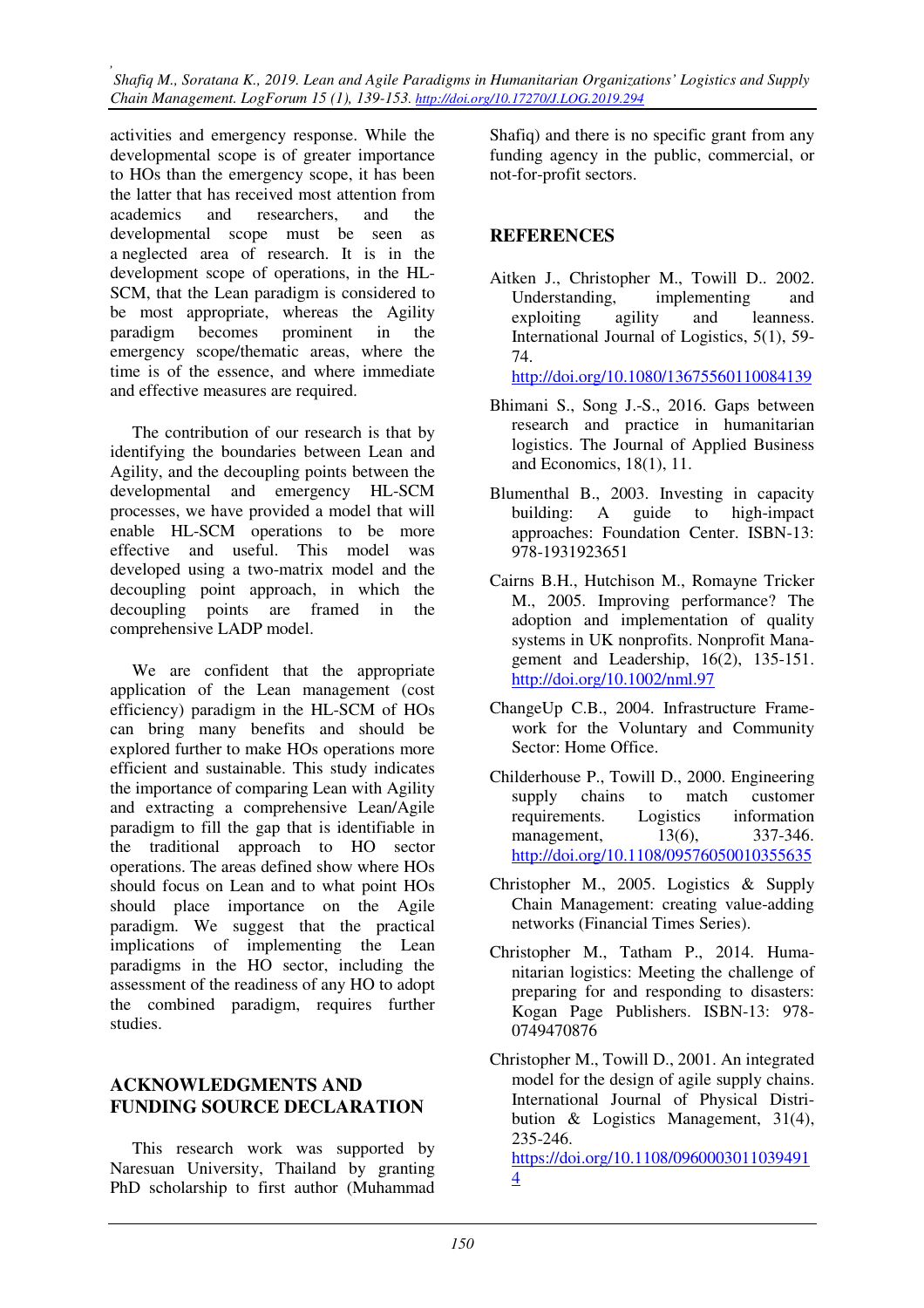- Christopher M., Towill D.R., 2002. Developing market specific supply chain strategies. The international journal of logistics management, 13(1), 1-14. http://doi.org/10.1108/09574090210806324
- Commission D., 1996. Meeting the challenge of change: Voluntary action into the 21st century: Report of the Commission on the Future of the Voluntary Sector in England. Retrieved from NCVO: London: ISBN 0- 203-34093-0 (Adobe eReader Format)
- Cozzolino A., 2012. Humanitarian logistics and supply chain management Humanitarian Logistics, 5-16, Springer. http://doi.org/10.1007/978-3-642-30186- 5\_2
- Cozzolino A., Rossi S., Conforti A., 2012. Agile and lean principles in the humanitarian supply chain: The case of the United Nations World Food Programme. Journal of Humanitarian Logistics and Supply Chain Management, 2(1), 16-33. http://doi.org/10.1108/20426741211225984
- Davies T.R., 2014. NGOs: A new history of transnational civil society: Oxford University Press. http://doi.org/10.1017/S1740022815000248
- Doyle T.E., Gorman R.F., Mihalkanin E.S., 2016. Historical Dictionary of Human Rights and Humanitarian Organizations: Rowman & Littlefield.
- Drew J., McCallum B., Roggenhofer S., 2016. Journey to lean: making operational change stick: Springer.
- Dufour É., Laporte G., Paquette J., Rancourt M.È., 2018. Logistics service network design for humanitarian response in East Africa. Omega, 74, 1-14. http://doi.org/10.1016/j.omega.2017.01.002
- Eisinger P., 2002. Organizational capacity and organizational effectiveness among streetlevel food assistance programs. Nonprofit and Voluntary Sector Quarterly, 31(1), 115- 130.

http://doi.org/10.1177/0899764002311005

Ertem M.A., Buyurgan N., Rossetti M.D., 2010. Multiple-buyer procurement auctions framework for humanitarian supply chain management. International Journal of

Physical Distribution & Logistics Management, 40(3), 202-227.

http://doi.org/10.1108/09600031011035092

Gligor D.M., Holcomb M.C., 2012. Understanding the role of logistics capabilities in achieving supply chain agility: a systematic literature review. Supply Chain Management: An International Journal, 17(4), 438-453.

http://doi.org/10.1108/13598541211246594

- Hoefer R., 2000. Accountability in action?: Program evaluation in nonprofit human service agencies. Nonprofit Management and Leadership, 11(2), 167-177. http://doi.org/10.1002/nml.11203
- Ismail H., Sharifi H., 2006. A balanced approach to building agile supply chains. International Journal of Physical Distribution & Logistics Management, 36(6), 431- 444.

http://doi.org/10.1108/09600030610677384

- Kovács G., Tatham P., Larson P.D., 2012. What skills are needed to be a humanitarian logistician? Journal of Business Logistics, 33(3), 245-258. http://doi.org/10.1111/j.2158- 1592.2012.01054.x
- Lapide L., 2006. MIT's SC2020 project: The essence of excellence. Supply chain management review,  $10(3)$ . http://www.manufactoring.net/scm/
- Lassiter V.C., 2007. Th Role of Process Improvement in the Nonprofit Organization. (Master of Science in Organizational Dynamics), University of Pennsylvania Philadelphia.
- Lee H.L., 2004. The triple-A supply chain. Harvard business review, 82(10), 102-113. http://www.scap.pk/article/SupplyChaindd. pdf
- Merminod N., Nollet J., Pache G., 2014a. Streamlining humanitarian and peacekeeping supply chains. Society and Business Review, 9(1), 4-22. http://doi.org/10.1108/sbr-06-2013-0048
- Merminod N., Nollet J., Pache G., 2014b. Streamlining humanitarian and peacekeeping supply chains: Anticipation capability for higher responsiveness. Society and Business Review, 9(1), 4-22.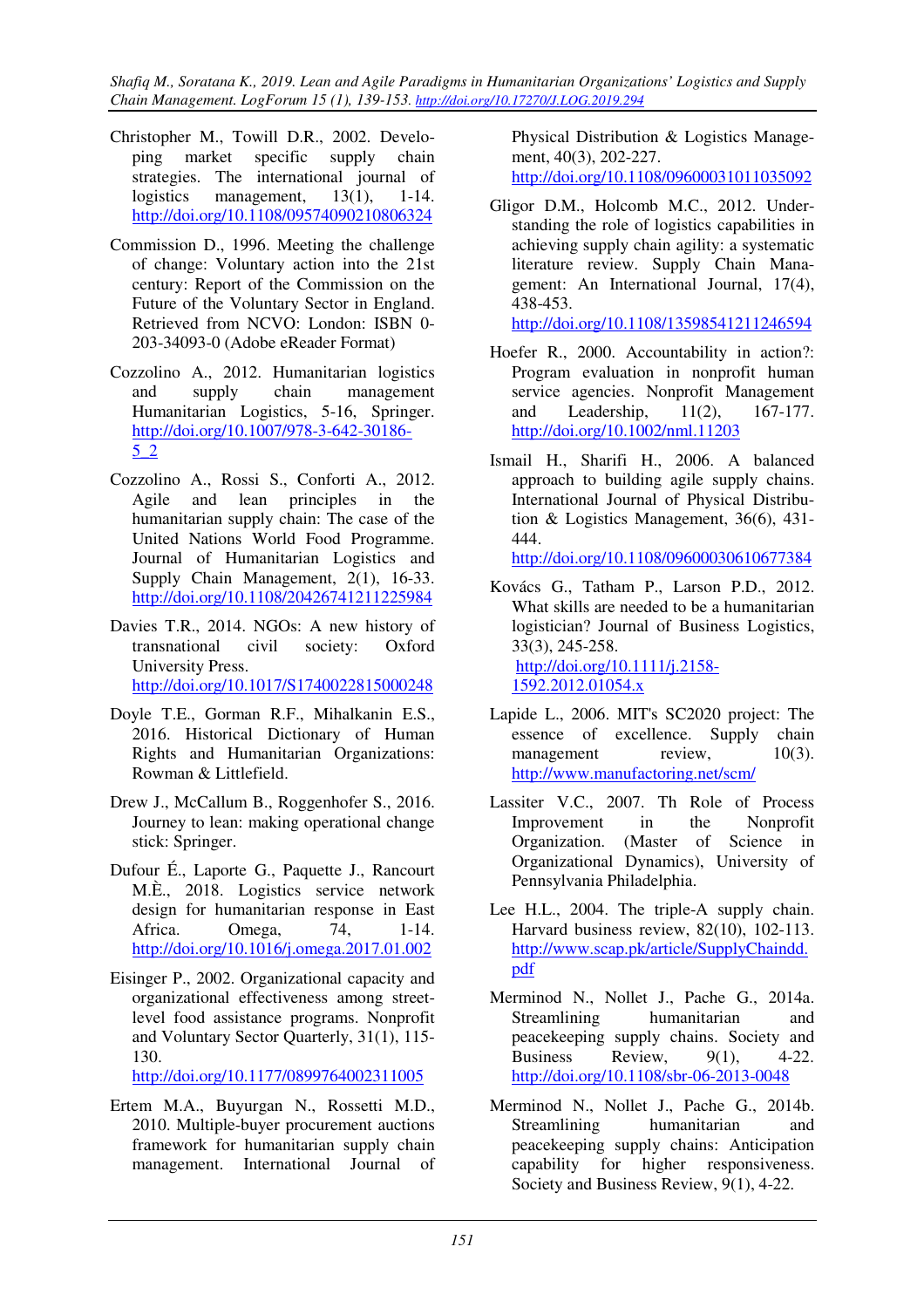- The Promise of Lean Experimentation, Stanford Social Innovation Review 2015. https://static1.squarespace.com/static/551ec 22fe4b001788e2ec6a5/t/55e8dd67e4b0f03e 7d0fc2f1/1441324391856/Becoming+a+Le an+Nonprofit.pdf
- Nurmala N., de Leeuw S., Dullaert W., 2017. Humanitarian–business partnerships in managing humanitarian logistics. Supply Chain Management: An International Journal, 22(1), 82-94. http://doi.org/10.1108/SCM-07-2016-0262
- Oloruntoba R., Gray R., 2006. Humanitarian aid: an agile supply chain? Supply Chain Management: An International Journal, 11(2), 115-120. http://doi.org/10.1108/13598540610652492
- Oloruntoba R., Kovács G., 2015. A commentary on agility in humanitarian aid supply chains. Supply Chain Management: An International Journal, 20(6), 708-716. http://doi.org/10.1108/SCM-06-2015-0244
- Parris A., 2013. Improving processes for good in East Africa. The TQM Journal, 25, 5, 458 - 472.

http://doi.org/10.1108/TQM-11-2012-0101

- Paton R., 2003. Managing and measuring social enterprises: Sage. http://doi.org/10.4135/9781446221327
- Pettit S., Beresford A., 2009. Critical success factors in the context of humanitarian aid supply chains. International Journal of Physical Distribution & Logistics Management, 39(6), 450-468. http://doi.org/10.1108/09600030910985811
- Provan K.G., Kenis P., 2008. Modes of network governance: Structure, management, and effectiveness. Journal of public administration research and theory, 18(2), 229-252.

http://doi.org/10.1093/jopart/mum015

- Scholten K., Sharkey Scott P., Fynes B., 2010. (Le) agility in humanitarian aid (NGO) supply chains. International Journal of Physical Distribution & Logistics Management, 40(8/9), 623-635. http://doi.org/10.1108/09600031011079292
- Sheffi Y., 2005. The resilient enterprise: overcoming vulnerability for competitive

advantage. MIT Press Books, 1. RePEc:mtp:titles:0262693496

- Tatham P., Spens K., 2016. Cracking the humanitarian logistic coordination challenge: Lessons from the urban search and rescue community. Disasters, 40(2), 246-261. http://doi.org/10.1111/disa.12139
- Tatham P., Spens K., Kovács G., Payne J., 2013. A common humanitarian logistics picture: Development Issues and Challenges. Paper presented at the the proceedings of the NOFOMA conference.
- Tomasini R., Van Wassenhove L., Van 2009. Humanitarian logistics: Springer.
- Tomasini R.M., Van Wassenhove L.N., 2009. From preparedness to partnerships: case study research on humanitarian logistics. International Transactions in Operational Research, 16(5), 549-559. http://doi.org/10.1111/j.1475- 3995.2009.00697.x
- Van Wassenhove L.N., 2006a. Humanitarian aid logistics: supply chain management in high gear. Journal of the Operational research Society, 57(5), 475-489. http://doi.org/10.1057/palgrave.jors.260212 5
- Van Wassenhove L.N., 2006b. Humanitarian aid logistics: supply chain management in high gear†. Journal of the Operational research Society, 57(5), 475-489. http://doi.org/10.1057/palgrave.jors.260212 5
- Vojvodic K., Dujak D., Plazibat I., 2015. Humanitarian Supply Chain Management: A Theoretical Review. Paper presented at the International OFEL Conference on Governance, Management and Entrepreneurship.
- Wing K.T., 2004. Assessing the effectiveness of capacity-building initiatives: Seven issues for the field. Nonprofit and Voluntary Sector Quarterly, 33(1), 153-160. http://doi.org/10.1177/0899764003261518
- Womack J.P., Jones D.T., 2010. Lean thinking: banish waste and create wealth in your corporation: Simon and Schuster. http://doi.org/10.1057/palgrave.jors.260096 7